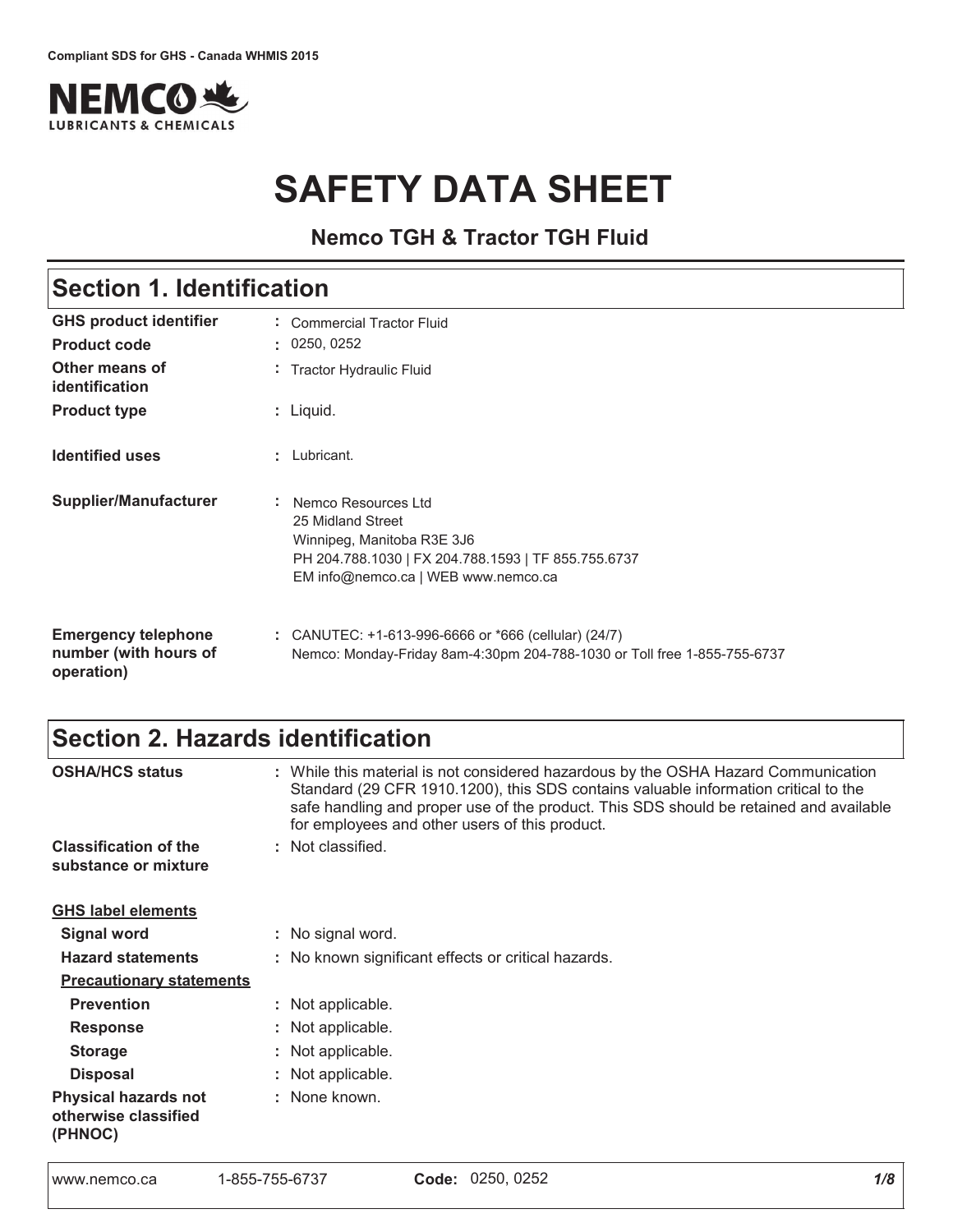

### **Section 2. Hazards identification**

| <b>Health hazards not</b> |  |
|---------------------------|--|
| otherwise classified      |  |
| (HHNOC)                   |  |

: None known.

# Section 3. Composition/information on ingredients

**Chemical name** 

: Mixture

: Lubricating oil.

Other means of identification

### : Tractor Hydraulic Fluid

### **CAS number/other identifiers**

| <b>CAS number</b>   | : Not applicable. |
|---------------------|-------------------|
| <b>Product code</b> | : 0250, 0252      |

| Ingredient name     | $\frac{0}{6}$      | <b>CAS number</b> |
|---------------------|--------------------|-------------------|
| Triphenyl phosphite | $-$ <0.25<br>1≥0.1 | 101-02-0          |

#### Any concentration shown as a range is to protect confidentiality or is due to batch variation.

There are no additional ingredients present which, within the current knowledge of the supplier and in the concentrations applicable, are classified as hazardous to health or the environment and hence require reporting in this section.

Occupational exposure limits, if available, are listed in Section 8.

### **Section 4. First aid measures**

### **Description of necessary first aid measures**

| Eye contact                           | : If material comes in contact with the eyes, immediately wash the eyes with large<br>amounts of water for 15 minutes, occasionally lifting the lower and upper lids. Get<br>medical attention.                                                                                                               |
|---------------------------------------|---------------------------------------------------------------------------------------------------------------------------------------------------------------------------------------------------------------------------------------------------------------------------------------------------------------|
| <b>Inhalation</b>                     | : If person breathes in large amounts of material, move the exposed person to fresh air at<br>once. If breathing has stopped, perform artificial respiration. Keep the person warm and<br>at rest. Get medical attention as soon as possible.                                                                 |
| <b>Skin contact</b>                   | : If the material comes in contact with the skin, wash the contaminated skin with soap and<br>water promptly. If the material penetrates through clothing, remove the clothing and<br>wash the skin with soap and water promptly. If irritation persists after washing, get<br>medical attention immediately. |
| Ingestion                             | : If material has been swallowed, do not induce vomiting. Get medical attention<br>immediately.                                                                                                                                                                                                               |
|                                       | Most important symptoms/effects, acute and delayed                                                                                                                                                                                                                                                            |
| <b>Potential acute health effects</b> |                                                                                                                                                                                                                                                                                                               |
| Eye contact                           | : No known significant effects or critical hazards.                                                                                                                                                                                                                                                           |
| <b>Inhalation</b>                     | : No known significant effects or critical hazards.                                                                                                                                                                                                                                                           |
| <b>Skin contact</b>                   | : No known significant effects or critical hazards.                                                                                                                                                                                                                                                           |
| Ingestion                             | : No known significant effects or critical hazards.                                                                                                                                                                                                                                                           |
| Over-exposure signs/symptoms          |                                                                                                                                                                                                                                                                                                               |
| Eye contact                           | : Adverse symptoms may include the following: pain or irritation, watering, redness.                                                                                                                                                                                                                          |
| <b>Inhalation</b>                     | : Adverse symptoms may include the following: respiratory tract irritation, coughing.                                                                                                                                                                                                                         |
| <b>Skin contact</b>                   | : Adverse symptoms may include the following: irritation, redness.                                                                                                                                                                                                                                            |
| Ingestion                             | : No known significant effects or critical hazards.                                                                                                                                                                                                                                                           |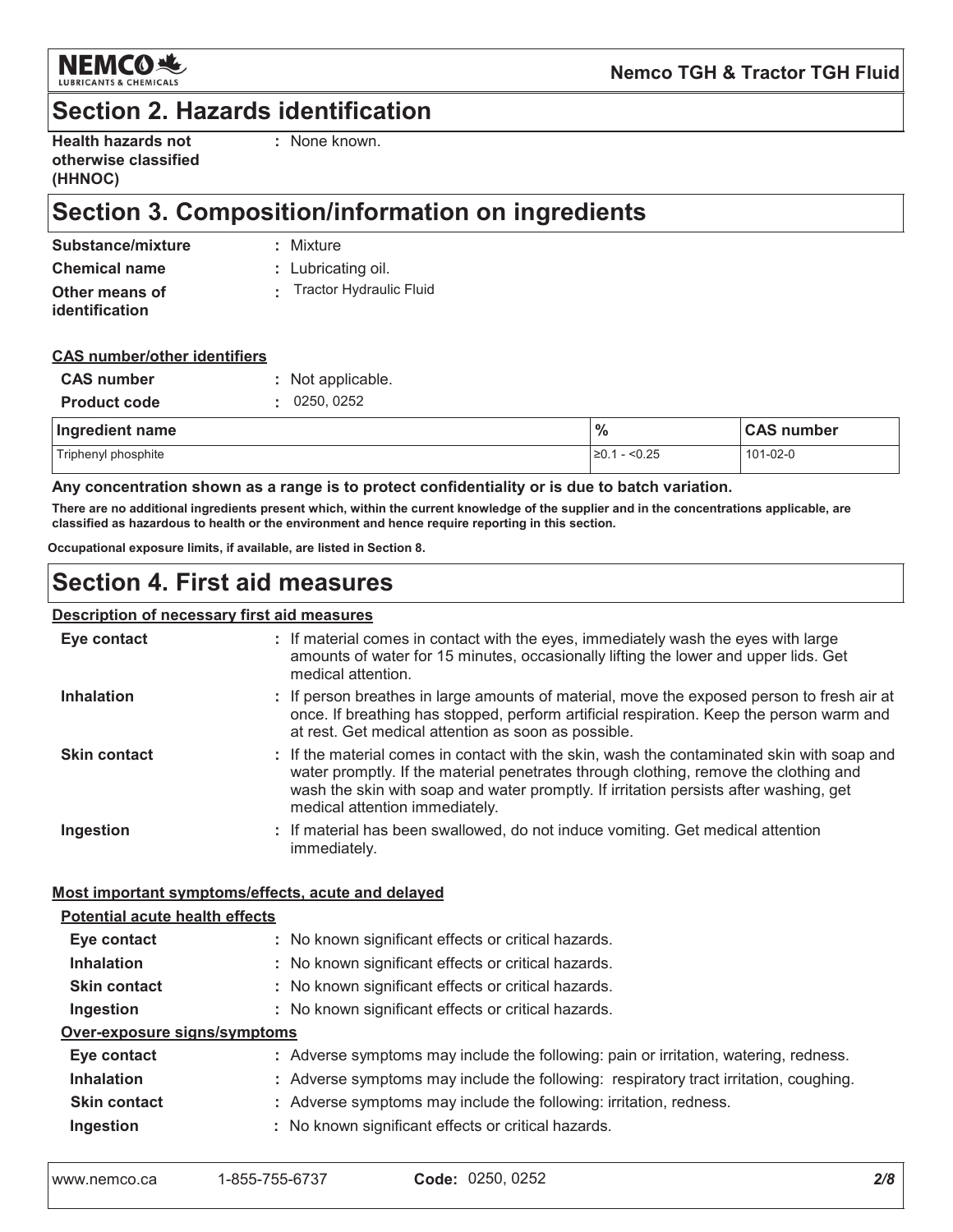

### **Section 4. First aid measures**

#### Indication of immediate medical attention and special treatment needed, if necessary

| Notes to physician                | : Treat symptomatically. Contact poison treatment specialist immediately if large<br>quantities have been ingested or inhaled. |
|-----------------------------------|--------------------------------------------------------------------------------------------------------------------------------|
| <b>Specific treatments</b>        | : No specific treatment.                                                                                                       |
| <b>Protection of first-aiders</b> | : No action shall be taken involving any personal risk or without suitable training.                                           |

See toxicological information (Section 11)

### **Section 5. Fire-fighting measures**

| <b>Extinguishing media</b>                               |                                                                                                                                                |
|----------------------------------------------------------|------------------------------------------------------------------------------------------------------------------------------------------------|
| Suitable extinguishing<br>media                          | : Use water spray to cool fire exposed surfaces and to protect personnel. Foam, dry<br>chemical or water spray (fog) to extinguish fire.       |
| Unsuitable extinguishing<br>media                        | : None known.                                                                                                                                  |
| <b>Specific hazards arising</b><br>from the chemical     | : Toxic fumes gases or vapors may evolve on burning.                                                                                           |
| <b>Hazardous thermal</b><br>decomposition products       | : No specific data.                                                                                                                            |
| <b>Special protective actions</b><br>for fire-fighters   | : When fighting fires wear full turnout gear and self contained breathing apparatus. Water<br>may cause splattering. Material floats on water. |
| <b>Special protective</b><br>equipment for fire-fighters | : Not applicable.                                                                                                                              |

# **Section 6. Accidental release measures**

|                                                       | <b>Personal precautions, protective equipment and emergency procedures</b>                                                                                                                                                                         |
|-------------------------------------------------------|----------------------------------------------------------------------------------------------------------------------------------------------------------------------------------------------------------------------------------------------------|
| For non-emergency<br>personnel                        | : Keep unnecessary and unprotected personnel from entering. Avoid breathing vapor or<br>mist. Provide adequate ventilation. Wear appropriate respirator when ventilation is<br>inadequate. Put on appropriate personal protective equipment.       |
|                                                       | For emergency responders : If specialized clothing is required to deal with the spillage, take note of any information in<br>Section 8 on suitable and unsuitable materials. See also the information in "For non-<br>emergency personnel".        |
| <b>Environmental precautions</b>                      | : Avoid dispersal of spilled material and runoff and contact with soil, waterways, drains<br>and sewers. Inform the relevant authorities if the product has caused environmental<br>pollution (sewers, waterways, soil or air).                    |
| Methods and materials for containment and cleaning up |                                                                                                                                                                                                                                                    |
| <b>Spill</b>                                          | : Contain with dikes or absorbent to prevent migration to sewers/streams. Take up small<br>spill with dry chemical absorbent; large spills may require pump or vacuum prior to<br>absorbent. May require excavation of severely contaminated soil. |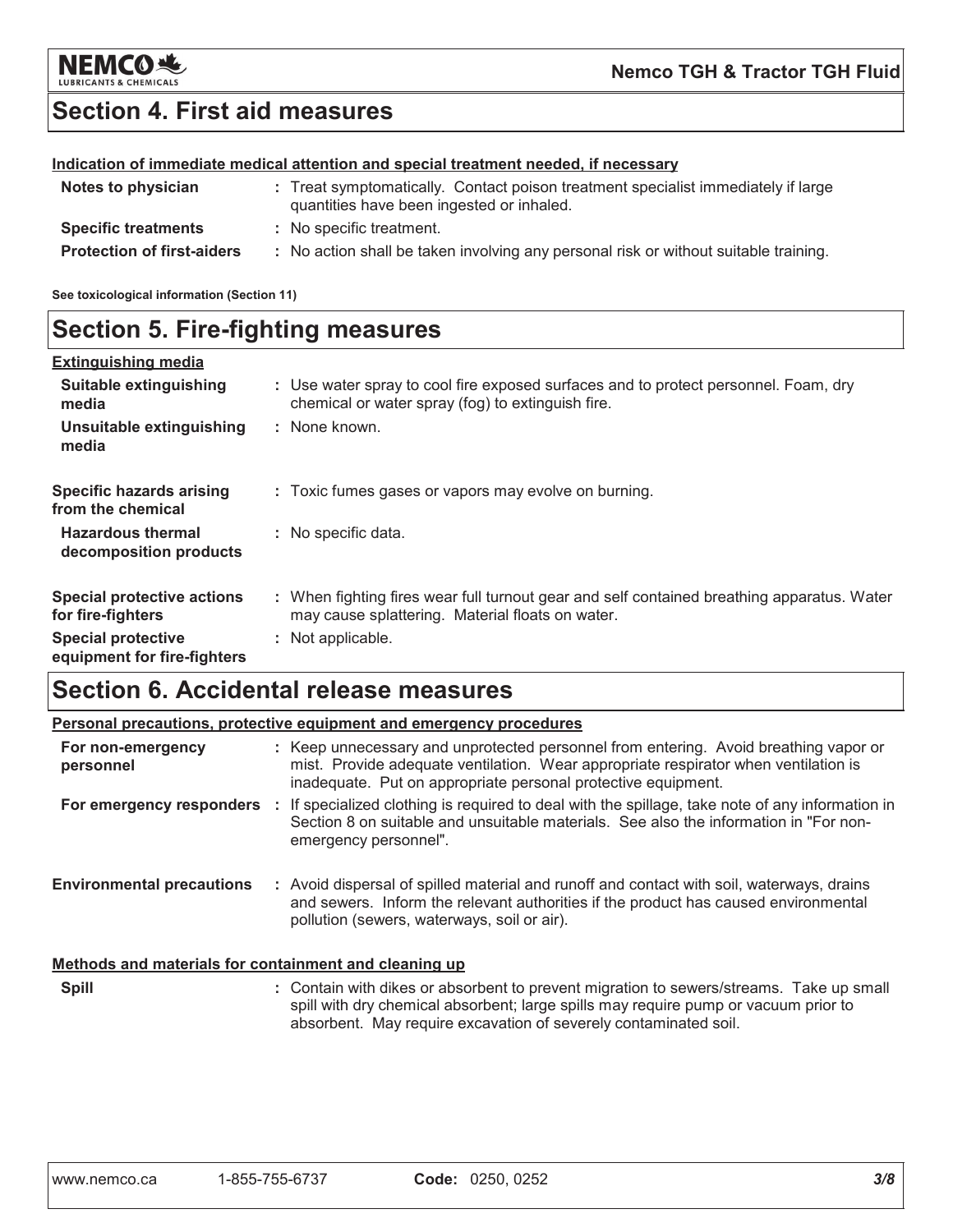

# Section 7. Handling and storage

### **Precautions for safe handling**

| <b>Protective measures</b>                                         | : Put on appropriate personal protective equipment (see Section 8). Do not get in eyes or<br>on skin or clothing. Do not breathe vapor or mist. Do not ingest. Use only with<br>adequate ventilation. Wear appropriate respirator when ventilation is inadequate.                                                                                                                                                                                                                                              |
|--------------------------------------------------------------------|----------------------------------------------------------------------------------------------------------------------------------------------------------------------------------------------------------------------------------------------------------------------------------------------------------------------------------------------------------------------------------------------------------------------------------------------------------------------------------------------------------------|
| Advice on general<br>occupational hygiene                          | : Eating, drinking and smoking should be prohibited in areas where this material is<br>handled, stored and processed. Workers should wash hands and face before eating,<br>drinking and smoking.                                                                                                                                                                                                                                                                                                               |
| Conditions for safe storage,<br>including any<br>incompatibilities | Do not store above the following temperature: $80^{\circ}$ C (175 $^{\circ}$ F). Odorous and toxic fumes<br>may form from the decomposition of this product if stored at excessive temperatures for<br>extended periods of time. Store in accordance with local regulations. Do not store at<br>temperatures exceeding 113°F (45°C). Store in a dry, cool and well-ventilated area,<br>away from incompatible materials (see Section 10). Use appropriate containment to<br>avoid environmental contamination. |

### Section 8. Exposure controls/personal protection

#### **Control parameters**

| <b>Occupational exposure limits</b>                           |                                            |     | TWA (8 hours)           |  |                          | <b>STEL (15 mins)</b> |       |     | <b>Ceiling</b>    |       |                   |
|---------------------------------------------------------------|--------------------------------------------|-----|-------------------------|--|--------------------------|-----------------------|-------|-----|-------------------|-------|-------------------|
| Ingredient                                                    | List name                                  | ppm | mg/m <sup>3</sup> Other |  | ppm                      | mg/m <sup>3</sup>     | Other | ppm | mq/m <sup>3</sup> | Other | <b>Notations</b>  |
| Distillates (petroleum), solvent-<br>dewaxed heavy paraffinic | <b>IUS ACGIH 3/2015</b>                    |     | $\mathbf b$             |  | $\overline{\phantom{0}}$ |                       |       |     |                   |       | [a]               |
|                                                               | AB 4/2009<br>ON 7/2015<br><b>QC 1/2014</b> |     |                         |  |                          | 10<br>10<br>10        |       |     |                   |       | [b]<br>[b]<br>[b] |

Form: [a]Inhalable fraction [b]Mist

| <b>Appropriate engineering</b><br>controls | : Use only with adequate ventilation.                                                                                                                                                                                                                         |
|--------------------------------------------|---------------------------------------------------------------------------------------------------------------------------------------------------------------------------------------------------------------------------------------------------------------|
| <b>Environmental exposure</b><br>controls  | : Emissions from ventilation or work process equipment should be checked to ensure<br>they comply with the requirements of environmental protection legislation.                                                                                              |
| <b>Individual protection measures</b>      |                                                                                                                                                                                                                                                               |
| <b>Hygiene measures</b>                    | : Wash hands, forearms and face thoroughly after handling chemical products, before<br>eating, smoking and using the lavatory and at the end of the working period. Ensure<br>that eyewash stations and safety showers are close to the workstation location. |
| <b>Eye/face protection</b>                 | : Recommended: Splash goggles and a face shield, where splash hazard exists.                                                                                                                                                                                  |
| <b>Skin protection</b>                     |                                                                                                                                                                                                                                                               |
| <b>Hand protection</b>                     | : 4 - 8 hours (breakthrough time): Nitrile gloves.                                                                                                                                                                                                            |
| <b>Body protection</b>                     | : Recommended: Long sleeved coveralls.                                                                                                                                                                                                                        |
| Other skin protection                      | : Recommended: Impervious boots.                                                                                                                                                                                                                              |
| <b>Respiratory protection</b>              | : If ventilation is inadequate, use a NIOSH-certified respirator with an organic vapor<br>cartridge and P95 particulate filter.                                                                                                                               |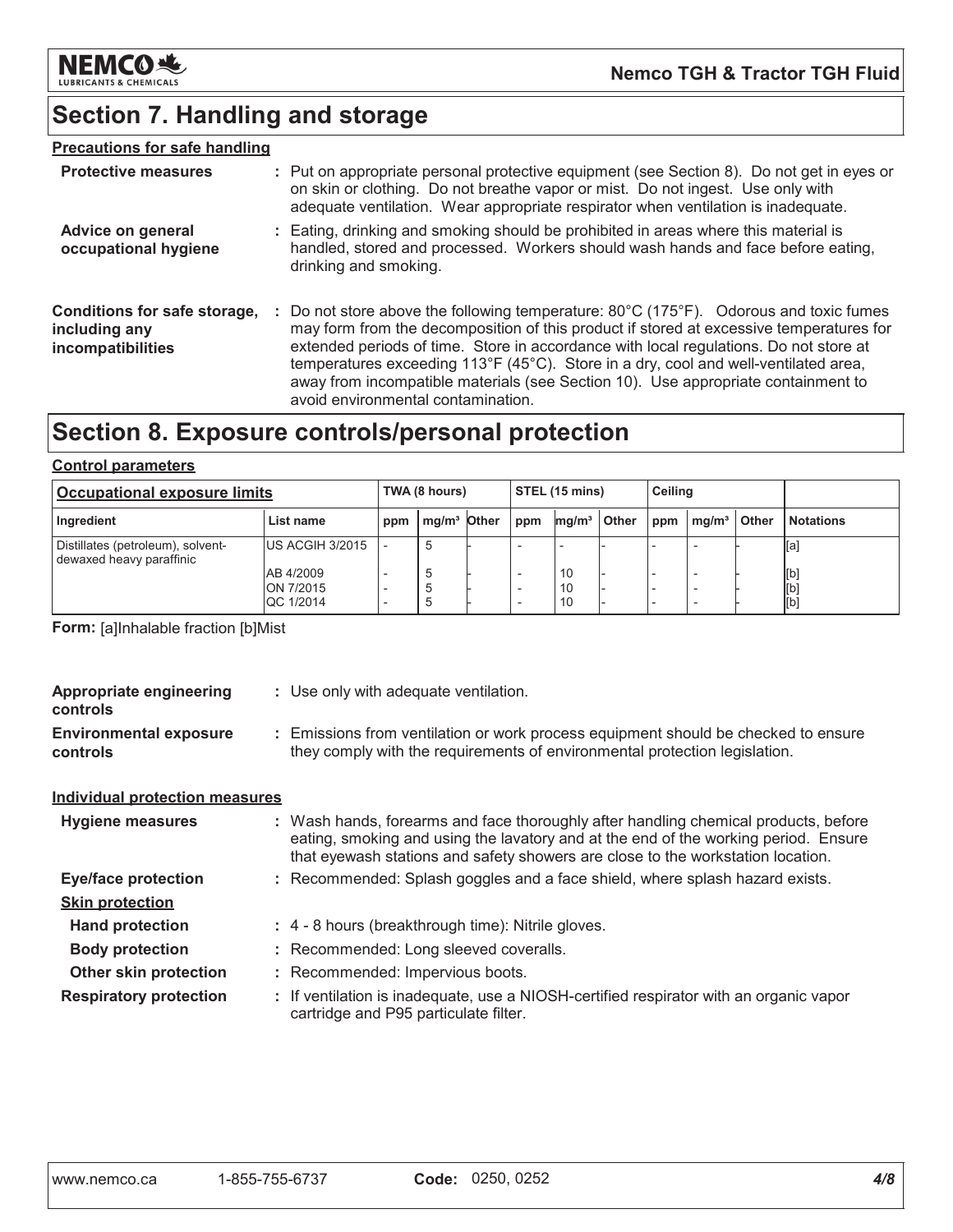

# Section 9. Physical and chemical properties

#### **Appearance**

| <b>Physical state</b>                             | : Liquid.                              |
|---------------------------------------------------|----------------------------------------|
| Color                                             | $:$ Amber.                             |
| Odor                                              | : Mild.                                |
| <b>Odor threshold</b>                             | : Not available.                       |
| pH                                                | : Not available.                       |
| <b>Freezing point</b>                             | : Not available.                       |
| <b>Boiling point</b>                              | : Not available.                       |
| <b>Flash point</b>                                | : Closed cup: $>205^{\circ}$ C         |
| <b>Evaporation rate</b>                           | : <1 (Ether. = 1)                      |
| <b>Flammability (solid, gas)</b>                  | : Not available.                       |
| Lower and upper explosive<br>(flammable) limits   | : Not available.                       |
| <b>Vapor pressure</b>                             | : <0.13 kPa (<1 mm Hg) (68°F)          |
| Vapor density                                     | : Not available.                       |
| <b>Relative density</b>                           | $: 0.88$ to $0.89$                     |
| <b>Solubility in water</b>                        | : Insoluble in water.                  |
| <b>Partition coefficient: n-</b><br>octanol/water | $:$ Not available.                     |
| <b>Auto-ignition temperature</b>                  | : $>260^{\circ}$ C ( $>500^{\circ}$ F) |
| <b>Decomposition temperature</b>                  | : Not available.                       |
| <b>Viscosity</b>                                  | : Not available.                       |

### Section 10. Stability and reactivity

| <b>Hazardous decomposition</b><br>products   | : Under normal conditions of storage and use, hazardous decomposition products should<br>not be produced. |
|----------------------------------------------|-----------------------------------------------------------------------------------------------------------|
| Incompatible materials                       | : Reactive or incompatible with the following materials: oxidizing materials.                             |
| <b>Conditions to avoid</b>                   | : No specific data.                                                                                       |
| <b>Possibility of hazardous</b><br>reactions | : Under normal conditions of storage and use, hazardous reactions will not occur.                         |
| <b>Chemical stability</b>                    | : The product is stable.                                                                                  |
| <b>Reactivity</b>                            | : No specific test data related to reactivity available for this product or its ingredients.              |

# **Section 11. Toxicological information**

### Information on toxicological effects

### **Acute toxicity**

| <b>Product/ingredient name</b> | <b>Result</b> | <b>Species</b> | <b>Dose</b> | <b>Exposure</b> |
|--------------------------------|---------------|----------------|-------------|-----------------|
| Triphenyl phosphite            | LD50 Oral     | Rat            | 444 mg/kg   |                 |
| Irritation/Corrosion           |               |                |             |                 |

1-855-755-6737 www.nemco.ca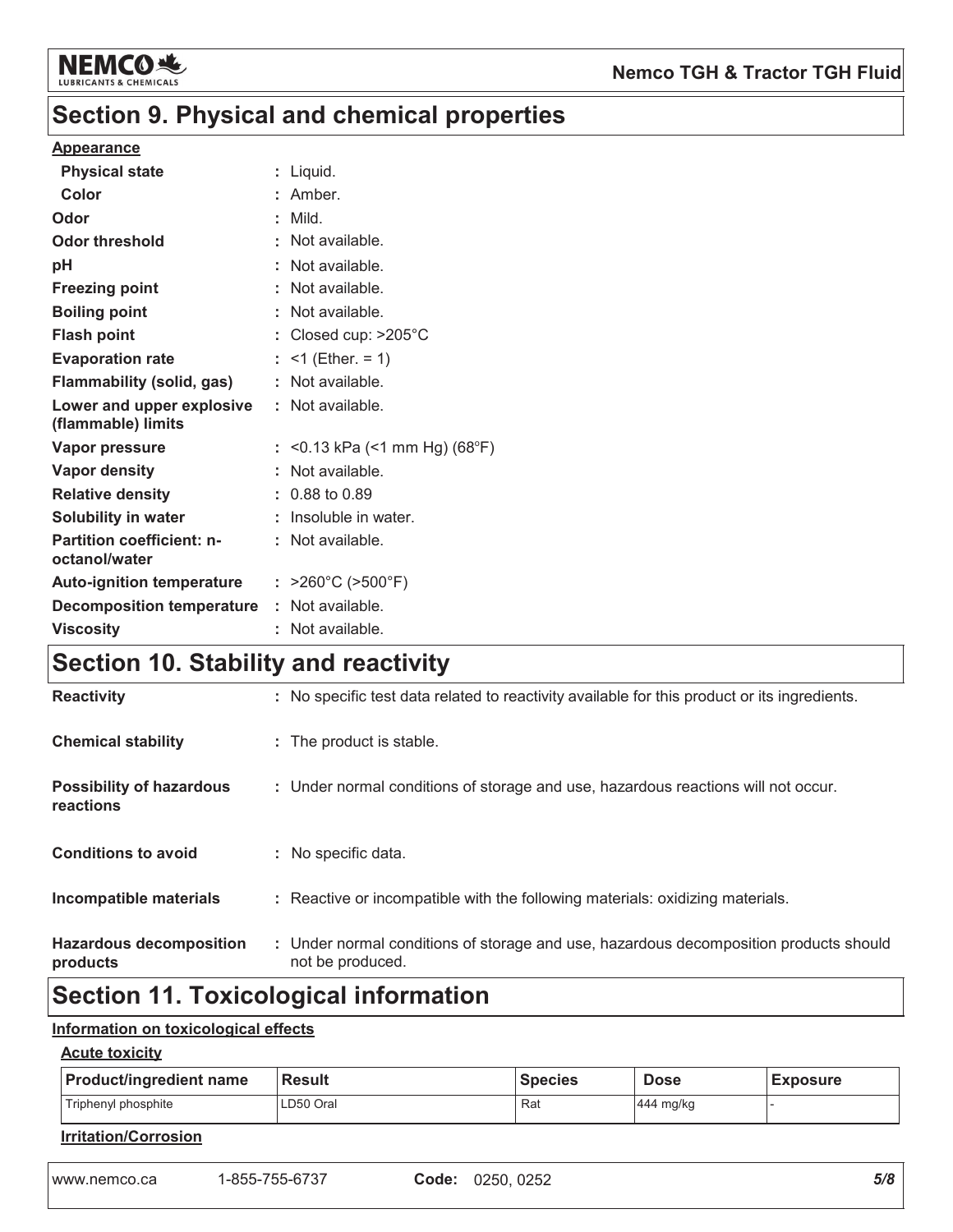

### **Nemco TGH & Tractor TGH Fluid**

# **Section 11. Toxicological information**

| <b>Product/ingredient name</b> | Result                                                                         | <b>Species</b>            | l Score | <b>Exposure</b>                                      | <b>Observation</b> |
|--------------------------------|--------------------------------------------------------------------------------|---------------------------|---------|------------------------------------------------------|--------------------|
| Triphenyl phosphite            | Eyes - Mild irritant<br>I Skin - Severe irritant<br>I Skin - Moderate irritant | Rabbit<br>Human<br>Rabbit |         | 24 hours 500 mg<br>48 hours 125 mg<br>24 hours 20 mg |                    |
|                                | I Skin - Severe irritant                                                       | Rabbit                    |         | 500 ma                                               |                    |

#### **Sensitization**

There is no data available.

#### **Mutagenicity**

There is no data available.

#### Carcinogenicity

There is no data available.

#### **Reproductive toxicity**

There is no data available.

#### **Teratogenicity**

There is no data available.

#### Specific target organ toxicity (single exposure)

There is no data available.

#### Specific target organ toxicity (repeated exposure)

There is no data available.

#### **Aspiration hazard**

There is no data available.

| Information on the likely<br>routes of exposure | : Dermal contact. Eye contact. Inhalation. Ingestion. |
|-------------------------------------------------|-------------------------------------------------------|
| <b>Potential acute health effects</b>           |                                                       |
| Eye contact                                     | : No known significant effects or critical hazards.   |
| <b>Inhalation</b>                               | : No known significant effects or critical hazards.   |
| <b>Skin contact</b>                             | : No known significant effects or critical hazards.   |

#### Ingestion : No known significant effects or critical hazards.

#### Symptoms related to the physical, chemical and toxicological characteristics

| Eye contact         | : Adverse symptoms may include the following: pain or irritation, watering, redness.  |
|---------------------|---------------------------------------------------------------------------------------|
| Inhalation          | : Adverse symptoms may include the following: respiratory tract irritation, coughing. |
| <b>Skin contact</b> | : Adverse symptoms may include the following: irritation, redness.                    |
| Ingestion           | : No known significant effects or critical hazards.                                   |

#### Delayed and immediate effects and also chronic effects from short and long term exposure

| <b>Short term exposure</b>              |                                                     |  |
|-----------------------------------------|-----------------------------------------------------|--|
| <b>Potential immediate</b><br>effects   | : No known significant effects or critical hazards. |  |
| <b>Potential delayed effects</b>        | : No known significant effects or critical hazards. |  |
| Long term exposure                      |                                                     |  |
| <b>Potential immediate</b><br>effects   | : No known significant effects or critical hazards. |  |
| <b>Potential delayed effects</b>        | : No known significant effects or critical hazards. |  |
| <b>Potential chronic health effects</b> |                                                     |  |

www.nemco.ca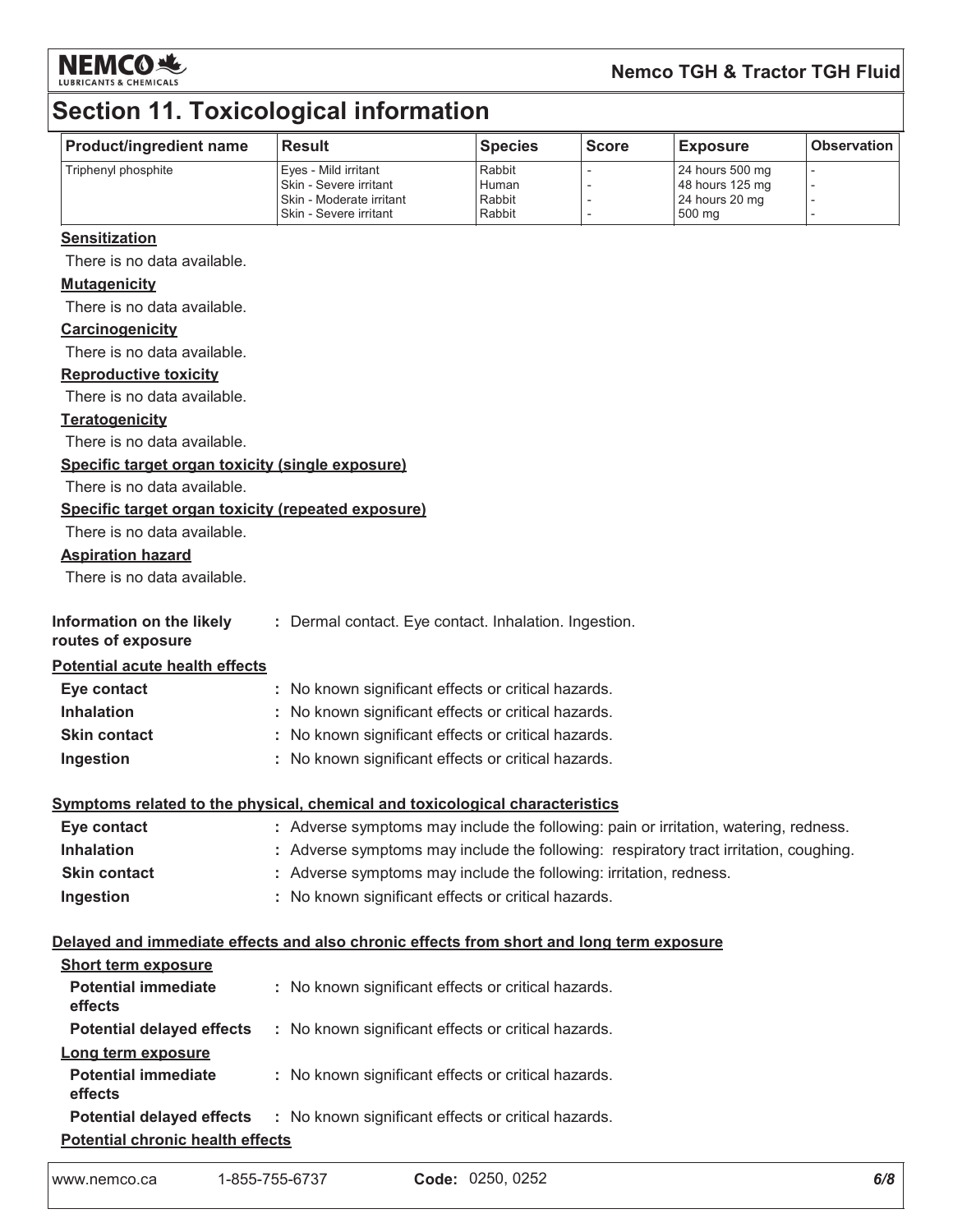

### **Section 11. Toxicological information**

| <b>General</b>               | : No known significant effects or critical hazards. |
|------------------------------|-----------------------------------------------------|
| Carcinogenicity              | : No known significant effects or critical hazards. |
| <b>Mutagenicity</b>          | : No known significant effects or critical hazards. |
| <b>Teratogenicity</b>        | : No known significant effects or critical hazards. |
| <b>Developmental effects</b> | : No known significant effects or critical hazards. |
| <b>Fertility effects</b>     | : No known significant effects or critical hazards. |
|                              |                                                     |

### **Numerical measures of toxicity**

**Acute toxicity estimates** 

There is no data available.

### **Section 12. Ecological information**

#### **Toxicity**

There is no data available.

#### **Persistence and degradability**

There is no data available.

#### **Bioaccumulative potential**

There is no data available.

#### **Mobility in soil**

Soil/water partition : There is no data available. coefficient (Koc)

Other adverse effects : No known significant effects or critical hazards.

### **Section 13. Disposal considerations**

**Disposal methods** 

: Disposal of this product, solutions and any by-products should comply with the requirements of environmental protection and waste disposal legislation and any regional local authority requirements.

### **Section 14. Transport information**

|                                 | <b>TDG</b>               | <b>IMDG</b>    | <b>IATA</b>    |
|---------------------------------|--------------------------|----------------|----------------|
| <b>UN number</b>                | Not regulated.           | Not regulated. | Not regulated. |
| UN proper<br>shipping name      |                          |                |                |
| Transport<br>hazard class(es)   |                          | -              |                |
| <b>Packing group</b>            | $\overline{\phantom{a}}$ | -              | ۰              |
| <b>Environmental</b><br>hazards | No.                      | No.            | No.            |